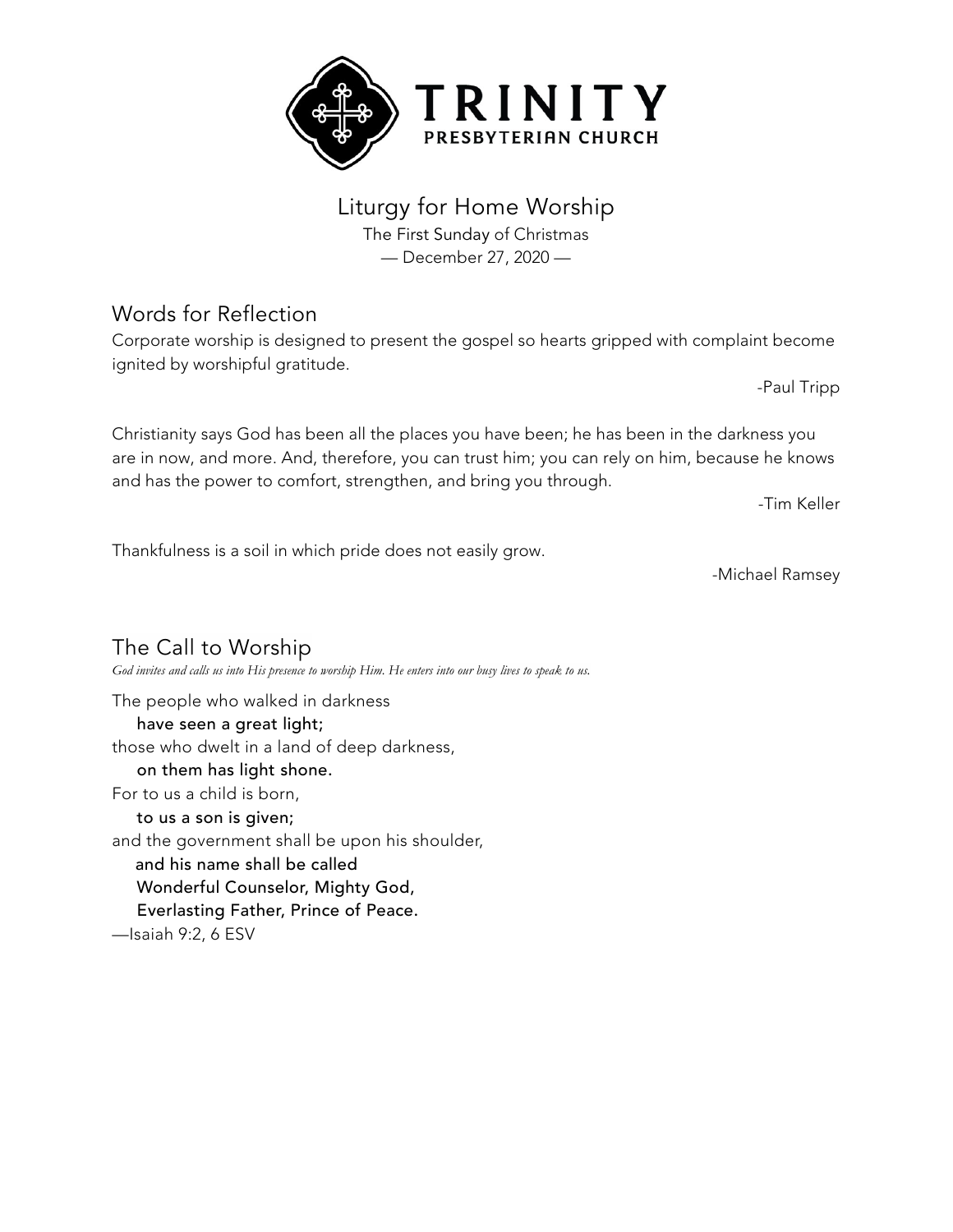## Hymn of Praise | Joy to the World

We sing praises to God and proclaim through song the good news of what He has done in Jesus' death and resurrection. Some songs might be initially unfamiliar, but we believe the rich, true, beautiful words of these hymns will make their way into your heart.

Joy to the world, the Lord is come! Let earth receive her King; Let every heart prepare Him room, And heav'n and nature sing, And heav'n and nature sing, And heav'n, and heav'n, and nature sing.

Joy to the earth, the Savior reigns! Let men their songs employ; While fields and floods, rocks, hills, and plains Repeat the sounding joy, Repeat the sounding joy, Repeat, repeat, the sounding joy.

No more let sins and sorrows grow, Nor thorns infest the ground; He comes to make His blessings flow Far as the curse is found, Far as the curse is found, Far as, far as, the curse is found.

He rules the world with truth and grace, And makes the nations prove The glories of His righteousness, And wonders of His love, And wonders of His love, And wonders, wonders, of His love.

Words: Isaac Watts; Music: George F. Handel

## Opening Prayer & Lord's Prayer

*We ask for God to be present among us and conclude with the prayer that Jesus taught his disciples to pray.*

Our Father, Who art in heaven, hallowed be Thy name. Thy Kingdom come, Thy will be done, on earth as it is in heaven. Give us this day our daily bread and forgive us our debts, as we forgive our debtors. And lead us not into temptation, but deliver us from evil. For Thine is the kingdom, the power, and the glory, forever. Amen.

#### Doxology

Praise God from whom all blessings flow; Praise him, all creatures here below; Praise him above, ye heavenly host; Praise Father, Son, and Holy Ghost. Amen.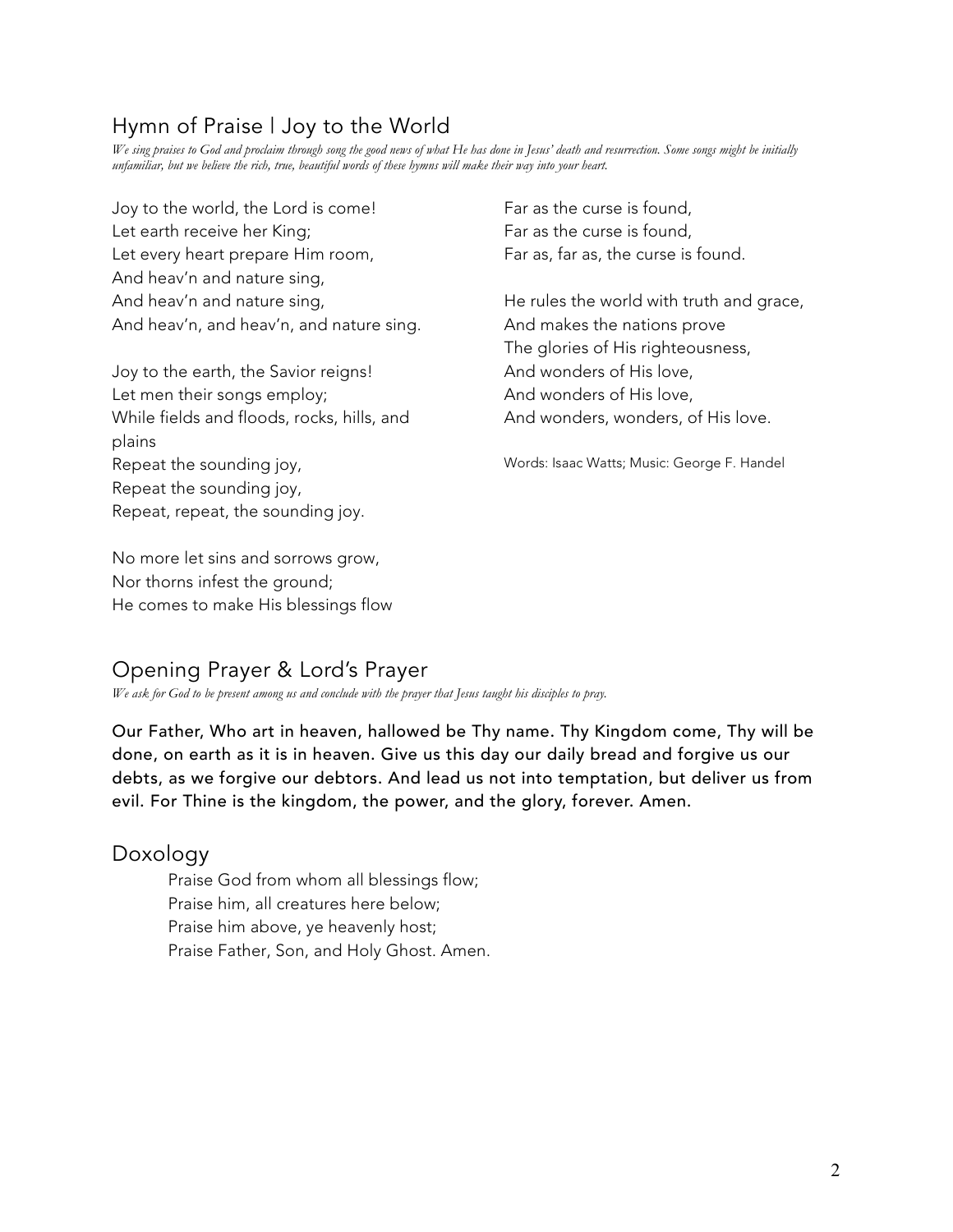## Confession of Sin

We fight the temptation to hide our sin and instead acknowledge it openly to God, but we do so in light of the grace offered in Jesus.

#### Our Father and Our God,

We confess our indifference and distraction towards the Incarnation of Your Son Jesus that arises so easily in our hearts. Forgive us for our sins, which are many. Thank You for sending Jesus into the world to rescue us from our sin. Create awe in our hearts for the wonder of Your condescending love. Through Christ we pray. Amen.

## Silent Confession

#### Assurance of Forgiveness

*God reminds our forgetful hearts of the grace that is ours in Jesus.*

Fear not, for behold, I bring you good news of great joy that will be for all the people. For unto you is born this day in the city of David a Savior, who is Christ the Lord.

—Luke 2:10-11 ESV

## Hymn of Response | Hast Thou Heard Him, Seen Him, Known Him?

*We respond in thanks and praise for God's redemptive work in Christ.*

Hast thou heard Him, seen Him, known Him? Is not thine a captured heart? Chief among ten thousand own Him, Joyful choose the better part.

*Captivated by His beauty, Worthy tribute haste to bring. Let His peerless worth constrain thee, Crown Him now unrivaled King.*

What can strip the seeming beauty, From the idols of the earth? Not a sense of right or duty, But the sight of peerless worth. *(Chorus)*

'Tis that look that melted Peter, 'Tis that face that Stephen saw, 'Tis that heart that wept with Mary, Can alone from idols draw. *(Chorus)*

Words: Ora Rowan; Music: Joel Littlepage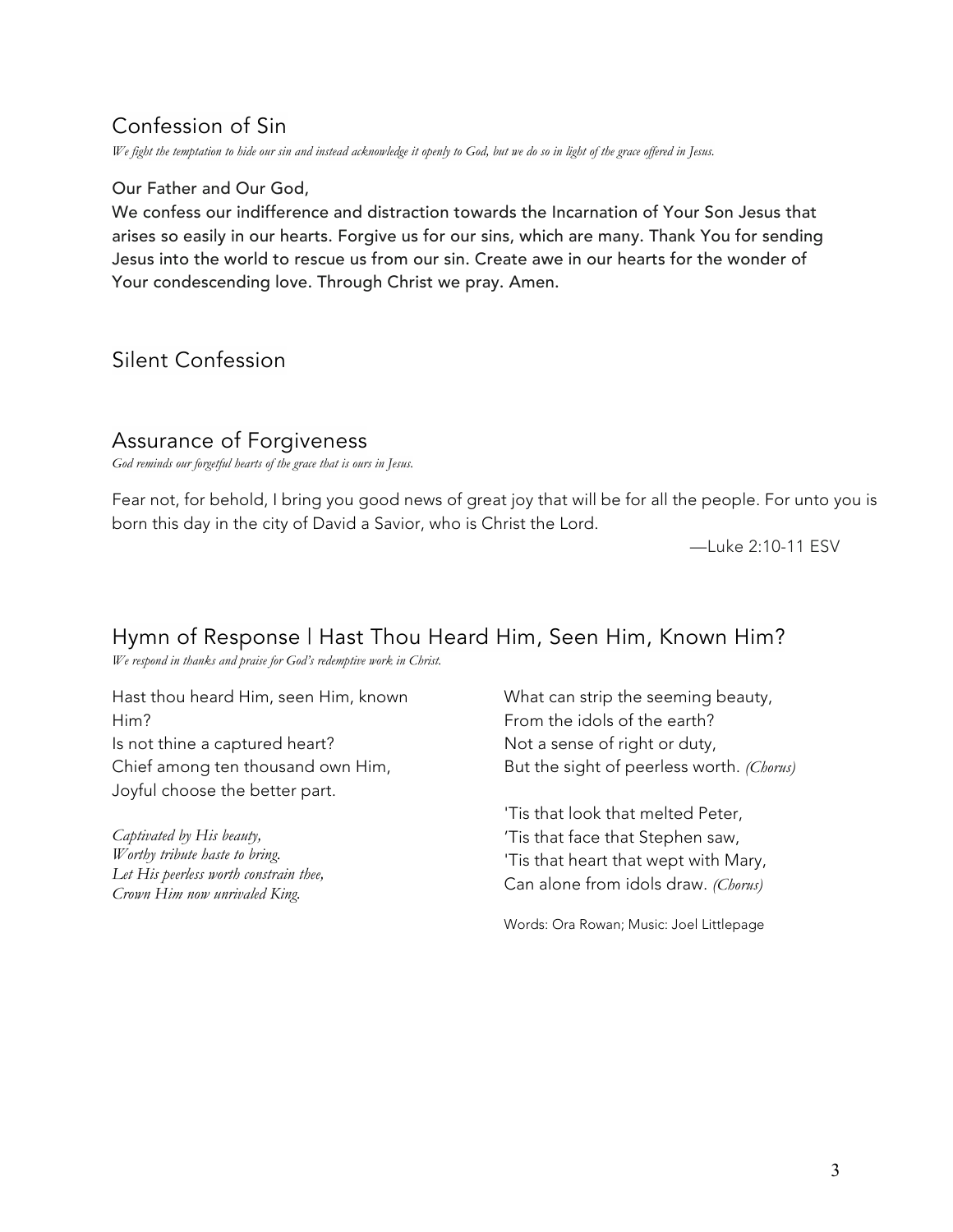### Confession of Faith | The Apostles' Creed

*We join the church in history by confessing this basic statement of what Christians believe.*

I believe in God the Father Almighty, Maker of heaven and earth.

I believe in Jesus Christ, his only Son, our Lord, who was conceived by the Holy Spirit, and born of the virgin Mary. He suffered under Pontius Pilate, Was crucified, died, and was buried; he descended into hell.\* The third day he rose again from the dead. He ascended into heaven and is seated at the right hand of God the Father Almighty. From there he will come to judge the living and the dead.

I believe in the Holy Spirit,

the holy catholic\*\* church, the communion of saints, the forgiveness of sins, the resurrection of the body, and the life everlasting. Amen.

\*While Jesus didn't literally descend to hell, he did endure the torment of hell on the cross and remained under the power of death until his *resurrection. \*\*universal*

## The Offering

In gratitude, we offer our gifts to God. You may give online at www.trinitypresfu.org/give or through the Church Center App.

## The Prayers of the People

We lift up our requests to God knowing that He hears us when we pray and conclude with an Advent prayer that focuses on Jesus' coming.

#### The Reading of the Word Colossians 3:12-17

*God speaks to us through His Word.*

3:12 Put on then, as God's chosen ones, holy and beloved, compassionate hearts, kindness, humility, meekness, and patience, 13 bearing with one another and, if one has a complaint against another, forgiving each other; as the Lord has forgiven you, so you also must forgive. 14 And above all these put on love, which binds everything together in perfect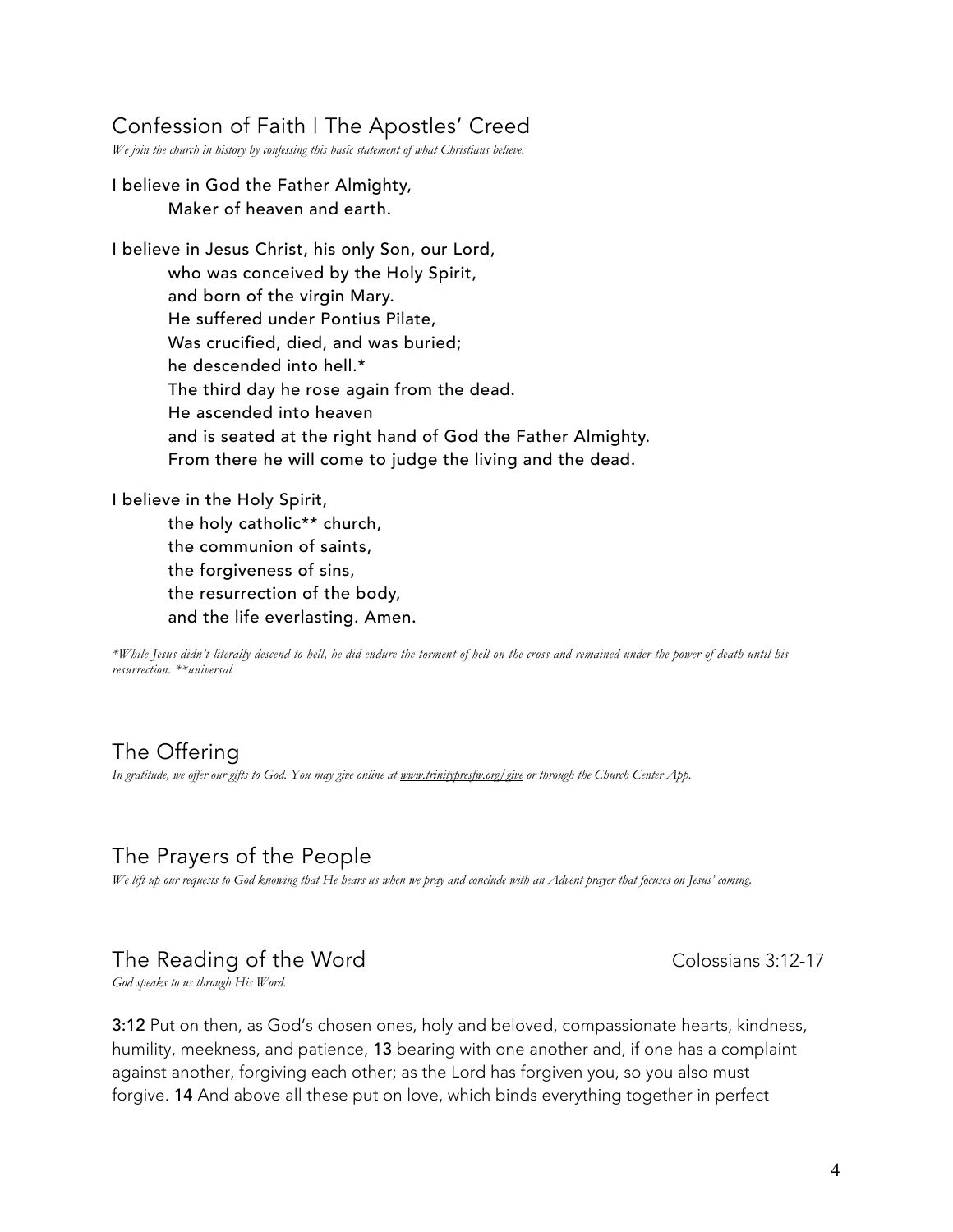harmony. 15 And let the peace of Christ rule in your hearts, to which indeed you were called in one body. And be thankful. 16 Let the word of Christ dwell in you richly, teaching and admonishing one another in all wisdom, singing psalms and hymns and spiritual songs, with thankfulness in your hearts to God. 17 And whatever you do, in word or deed, do everything in the name of the Lord Jesus, giving thanks to God the Father through him.

Reader: The Word of the Lord. People: Thanks be to God.

The Preaching of the Word Pastor Andy Wood

*"And Be Thankful"*

Sermon Notes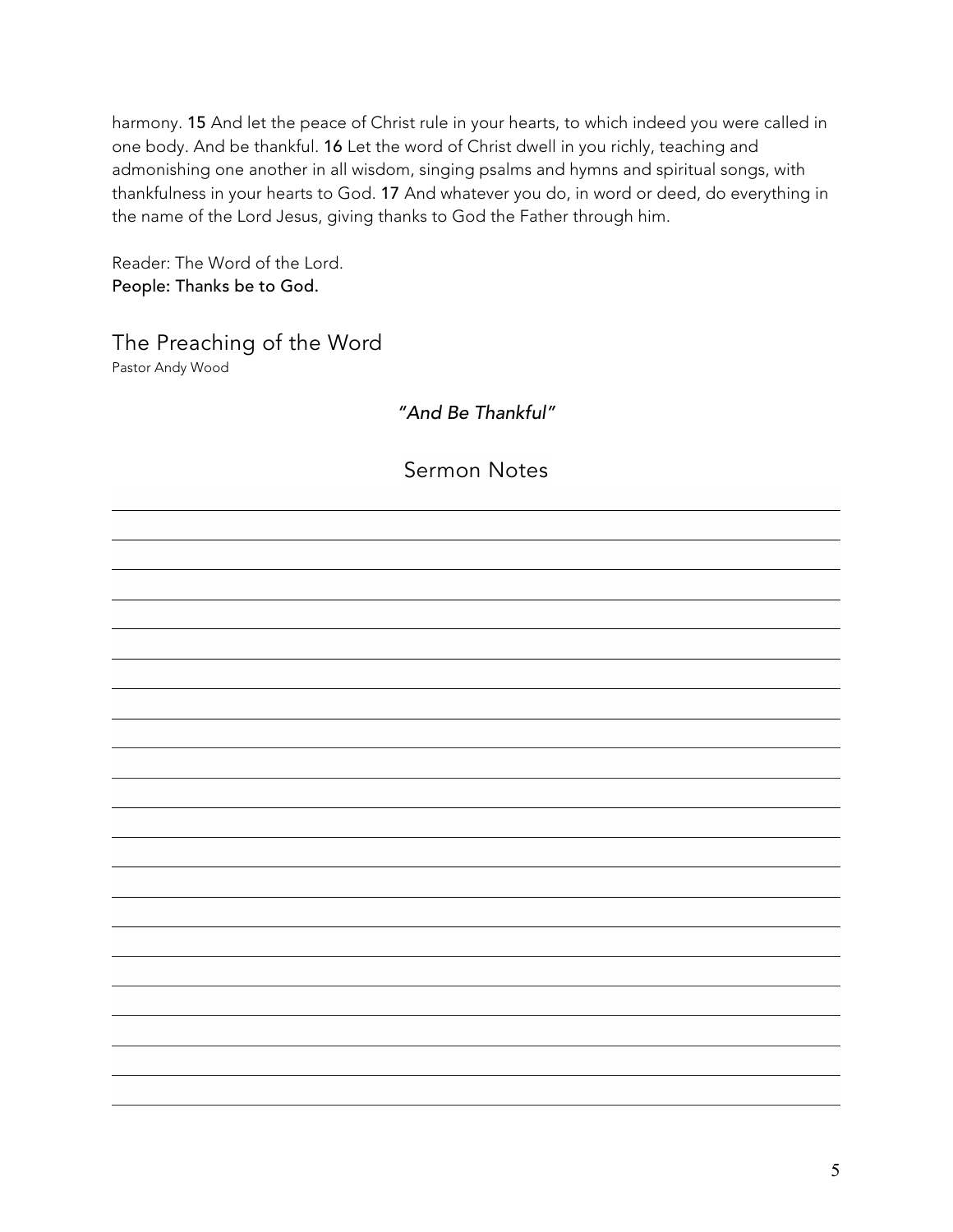# The Celebration of Holy Communion

Communion (also called the Lord's Supper or the Eucharist) is the family meal of baptized Christians. It's not a meal for good people. It's a meal for desperate people who trust in Jesus alone for salvation, who are at peace with God and with their neighbor, and who seek strength and grace to live more faithfully with Jesus. You will be invited to come forward. If you are not a Christian, or if you are not prepared to share in this meal today, we encourage you to spend this time in reflection or prayer.

Children who have not received their first communion are welcome to come forward with their families. We invite children who are ready to make a public profession of faith in Christ to arrange a meeting with the elders, and thus become "communicants" at the Lord's Table.

| Pastor: | The Lord be with you.                      |
|---------|--------------------------------------------|
| People: | And also with you.                         |
| Pastor: | Lift up your hearts!                       |
| People: | We lift them up to the Lord.               |
| Pastor: | Let us give thanks to the Lord our God.    |
| People: | It is right to give him thanks and praise. |

## Prayer of Thanksgiving and Words of Institution

| Pastor: | Let us proclaim the mystery of the faith:                             |  |
|---------|-----------------------------------------------------------------------|--|
| People: | Christ has died. Christ is risen. Christ will come again. Hallelujah! |  |
| Pastor: | Christ, our Passover, has been sacrificed for us. Hallelujah!         |  |
| People: | Therefore, let us keep the feast.                                     |  |
| Pastor: | The gifts of God for the people of God.                               |  |

## Hymn for Communion | Magnificat

| My soul magnifies the Lord   | Holy, holy                   |
|------------------------------|------------------------------|
| My spirit rejoices in God    | Holy, holy                   |
| My soul magnifies the Lord   | Holy, holy                   |
| My spirit rejoices in God    | Is His name.                 |
| For He Who is mighty         | Words: Mary, mother of Jesus |
| Has done great things for mo | Music: Flo Paris Oakes       |

Life at Trinity

Has done great things for me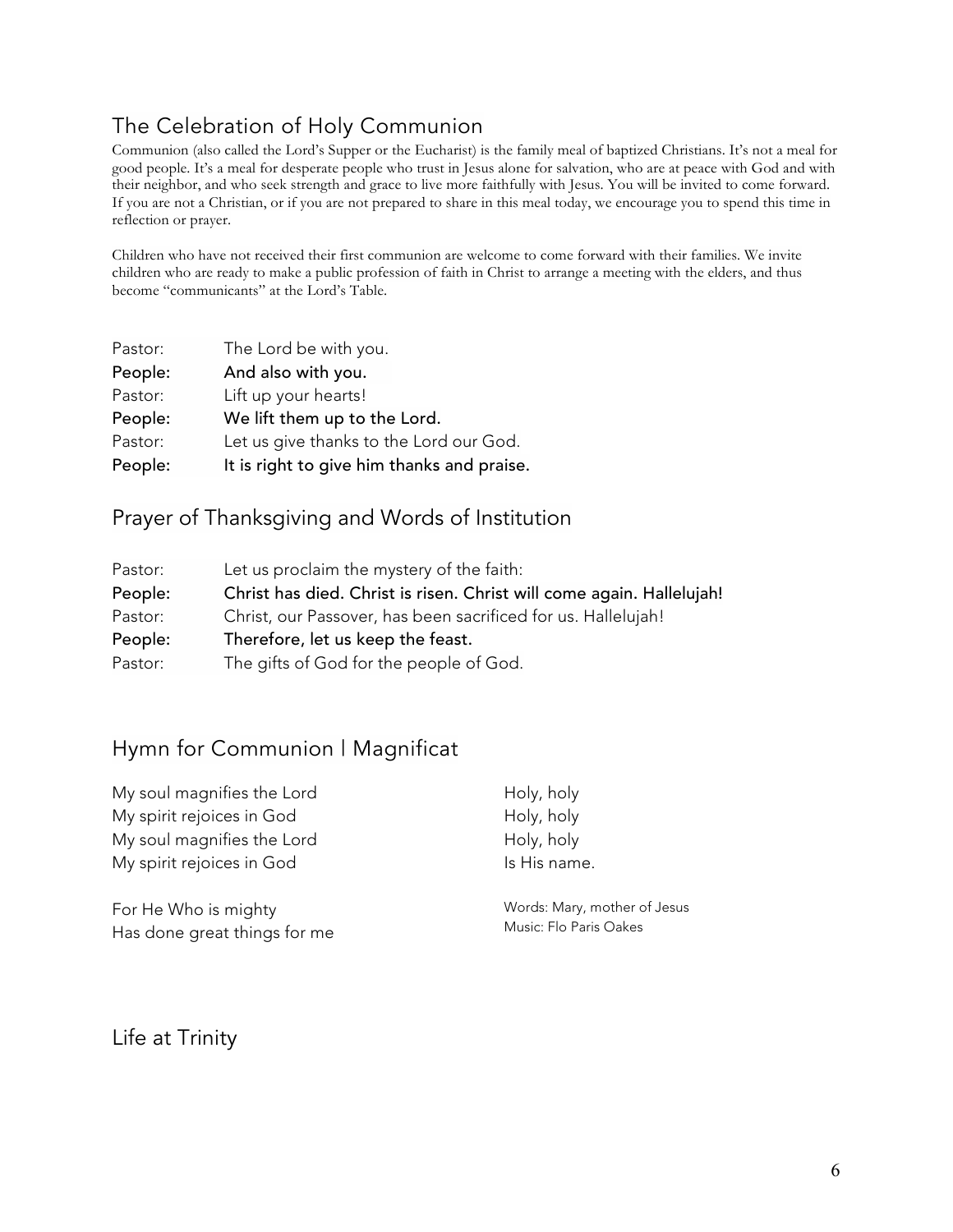## Departing Hymn | Go Tell It on the Mountain

*We respond in faith and song.*

*Go, tell it on the mountain, Over the hills and everywhere; Go, tell it on the mountain, That Jesus Christ is born!*

While shepherds kept their watching Over silent flocks by night, Behold throughout the heavens, There shone a holy light: *(Chorus)*

The shepherds feared and trembled

When lo! above the earth Rang out the angel chorus That hailed our Savior's birth: *(Chorus)*

Down in a lowly manger Our humble Christ was born And God send us salvation, That blessed Christmas morn: *(Chorus)*

Words & Music: African-American Spiritual; Arr. by John W. Work

## The Benediction

God sends us out with his blessing. A benediction is not a prayer. We don't bow our heads. We lift them up and even lift up our hands to receive his blessing *as we are sent out as participants in His mission to Fort Worth.*

Isaiah says, "The root of Jesse will come, even he who arises to rule the Gentiles; in him will the Gentiles hope." May the God of hope fill you with all joy and peace in believing, so that by the power of the Holy Spirit you may abound in hope.

—Romans 15:12-13 ESV

## The Sending

*The people of God are sent into the world to love God, love people, and love Fort Worth.*

Pastor: Let us go forth to serve Fort Worth and the world as those who love our Lord and Savior, Jesus Christ.

People: Thanks be to God!  $*$  CCLI #5043663 – all songs used by permission